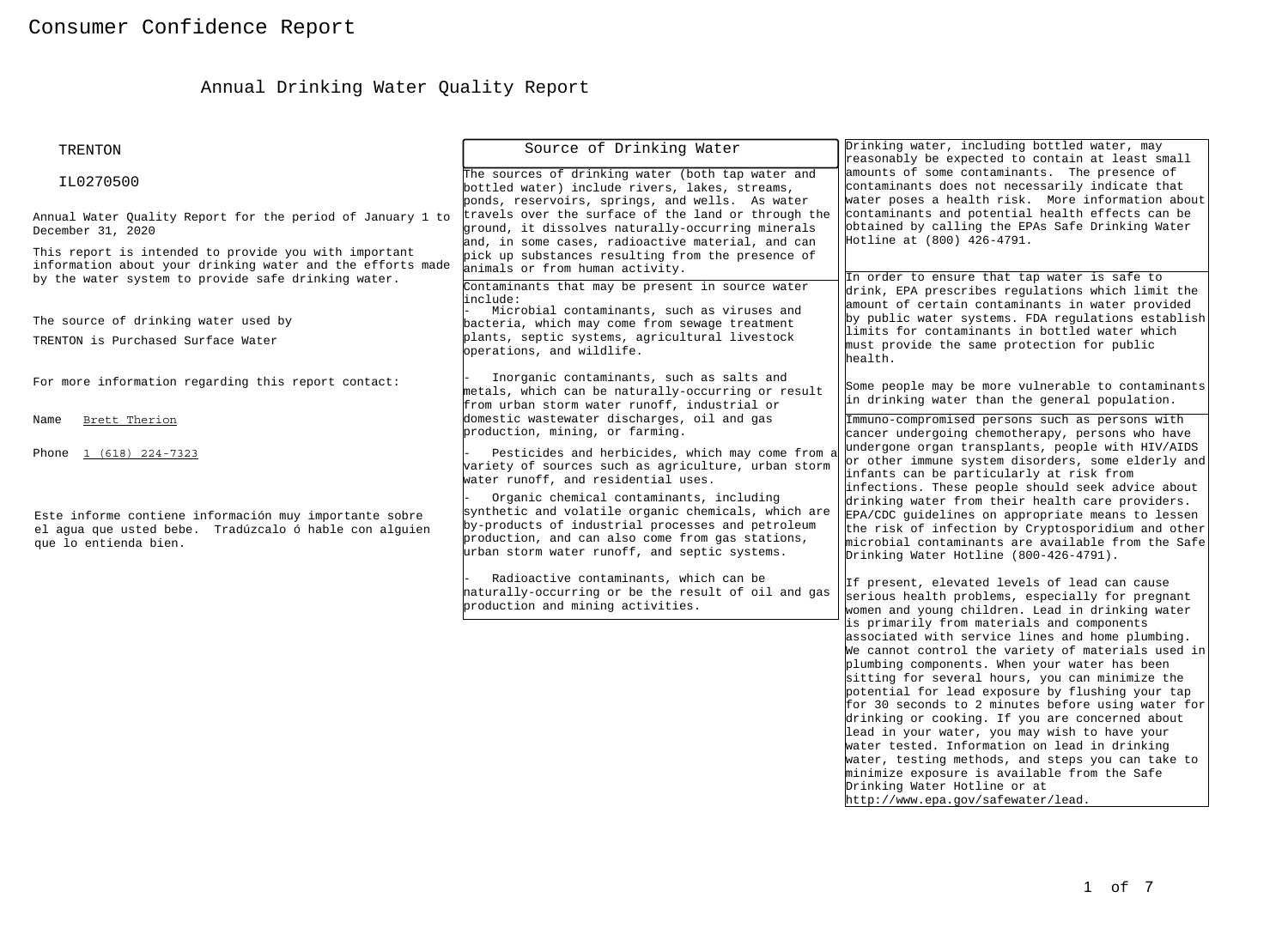| Source Water Name  |                   | Type of Water | Report Status Location |                                    |
|--------------------|-------------------|---------------|------------------------|------------------------------------|
| CC 05-MASTER METER | FF IL1635090 TP01 |               | Active                 | IN BOOSTER STATION ADJ GR STOR TNK |

We want our valued customers to be informed about their water quality. If you would like to learn more, please feel welcome to attend any of our regularly scheduled meetings. The source water assessment for our supply has been completed by the Illinois EPA. If you would like a copy of this information, please stopby City Hall or call our water operator at 1 (618) 224 - 7323. To view a summary version of the completed Source Water Assessments, including: Importance of Source Water; Susceptibility to Contamination Determination; and documentation/recommendation of Source Water Protection Efforts, you may access the Illinois EPAwebsite at http://www.epa.state.il.us/cgi-bin/wp/swap-fact-sheets.pl.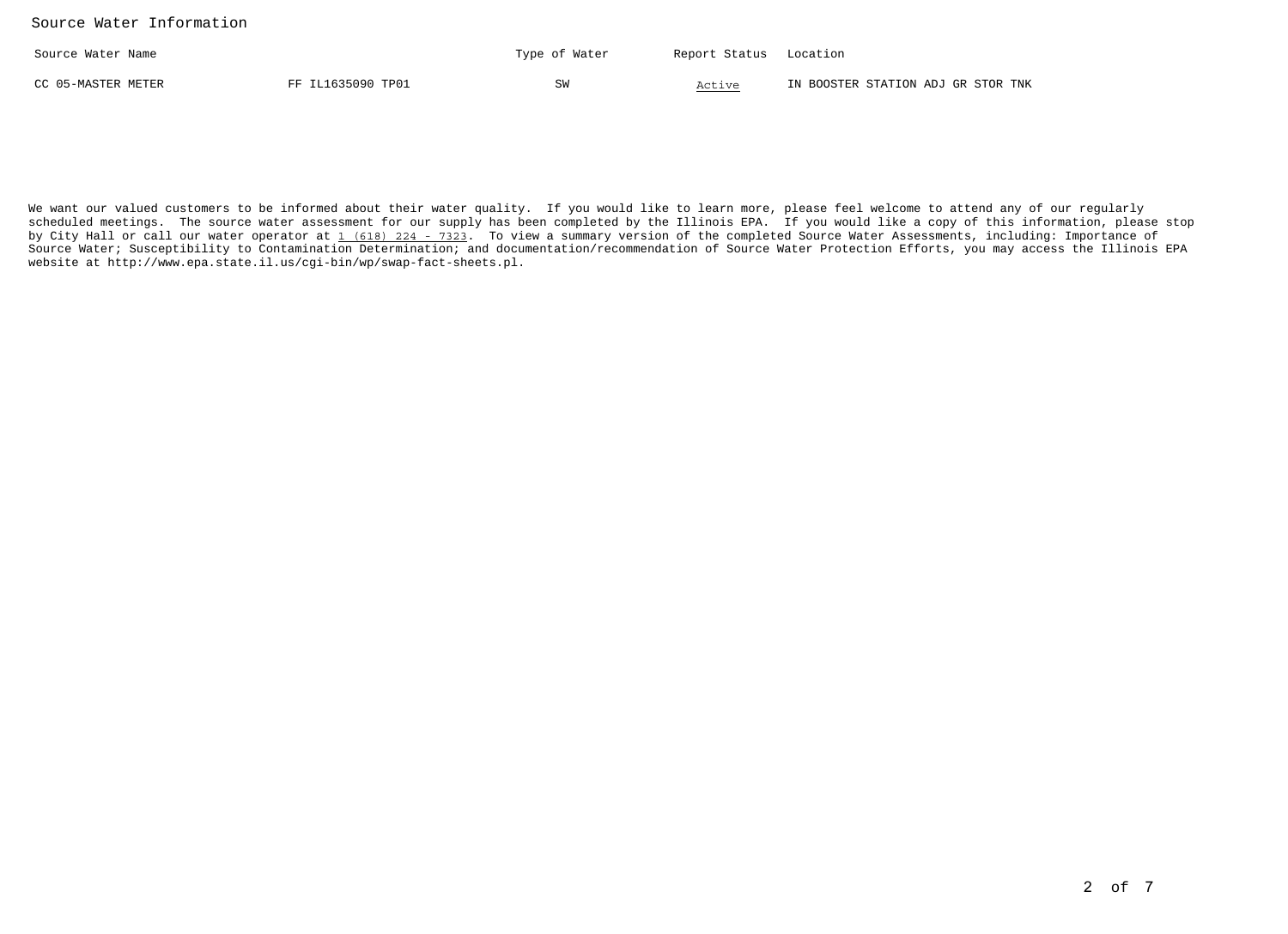#### **2020City of Trenton Regulated Contaminants Detected**

### **Lead and Copper**

Definitions:

 Action Level Goal (ALG): The level of a contaminant in drinking water below which there is no known or expected risk to health. ALGs allow for a margin ofsafety.

Action Level: The concentration of a contaminant which, if exceeded, triggers treatment or other requirements which a water system must follow.

| Lead and Copper | Date Sampled | MCLG | Action Level<br>(AL) | 90th<br>Percentile | # Sites Over<br>AL | Units | Violation | Likely Source of Contamination                                                                                |
|-----------------|--------------|------|----------------------|--------------------|--------------------|-------|-----------|---------------------------------------------------------------------------------------------------------------|
| Copper          | 09/20/2018   |      |                      | 0.147              |                    | ppm   |           | Erosion of natural deposits; Leaching from<br>wood preservatives; Corrosion of household<br>plumbing systems. |

### **Water Quality Test Results**

| Definitions:                                          | The following tables contain scientific terms and measures, some of which may require explanation.                                                                                                                                                                         |
|-------------------------------------------------------|----------------------------------------------------------------------------------------------------------------------------------------------------------------------------------------------------------------------------------------------------------------------------|
| Avq:                                                  | Requlatory compliance with some MCLs are based on running annual average of monthly samples.                                                                                                                                                                               |
| Level 1 Assessment:                                   | A Level 1 assessment is a study of the water system to identify potential problems and determine (if possible) why<br>total coliform bacteria have been found in our water system.                                                                                         |
| Level 2 Assessment:                                   | A Level 2 assessment is a very detailed study of the water system to identify potential problems and determine (if<br>possible) why an E. coli MCL violation has occurred and/or why total coliform bacteria have been found in our water<br>system on multiple occasions. |
| Maximum Contaminant Level or MCL:                     | The highest level of a contaminant that is allowed in drinking water. MCLs are set as close to the MCLGs as feasible<br>using the best available treatment technology.                                                                                                     |
|                                                       | Maximum Contaminant Level Goal or MCLG: The level of a contaminant in drinking water below which there is no known or expected risk to health. MCLGs allow<br>for a margin of safety.                                                                                      |
| Maximum residual disinfectant level or<br>MRDL:       | The highest level of a disinfectant allowed in drinking water. There is convincing evidence that addition of a<br>disinfectant is necessary for control of microbial contaminants.                                                                                         |
| Maximum residual disinfectant level<br>goal or MRDLG: | The level of a drinking water disinfectant below which there is no known or expected risk to health. MRDLGs do not<br>reflect the benefits of the use of disinfectants to control microbial contaminants.                                                                  |
| na:                                                   | not applicable.                                                                                                                                                                                                                                                            |
| $m$ rem:                                              | millirems per year (a measure of radiation absorbed by the body)                                                                                                                                                                                                           |
| $ppb$ :                                               | micrograms per liter or parts per billion - or one ounce in 7,350,000 gallons of water.                                                                                                                                                                                    |
| ppm:                                                  | milligrams per liter or parts per million - or one ounce in 7,350 gallons of water.                                                                                                                                                                                        |
| Treatment Technique or TT:                            | A required process intended to reduce the level of a contaminant in drinking water.                                                                                                                                                                                        |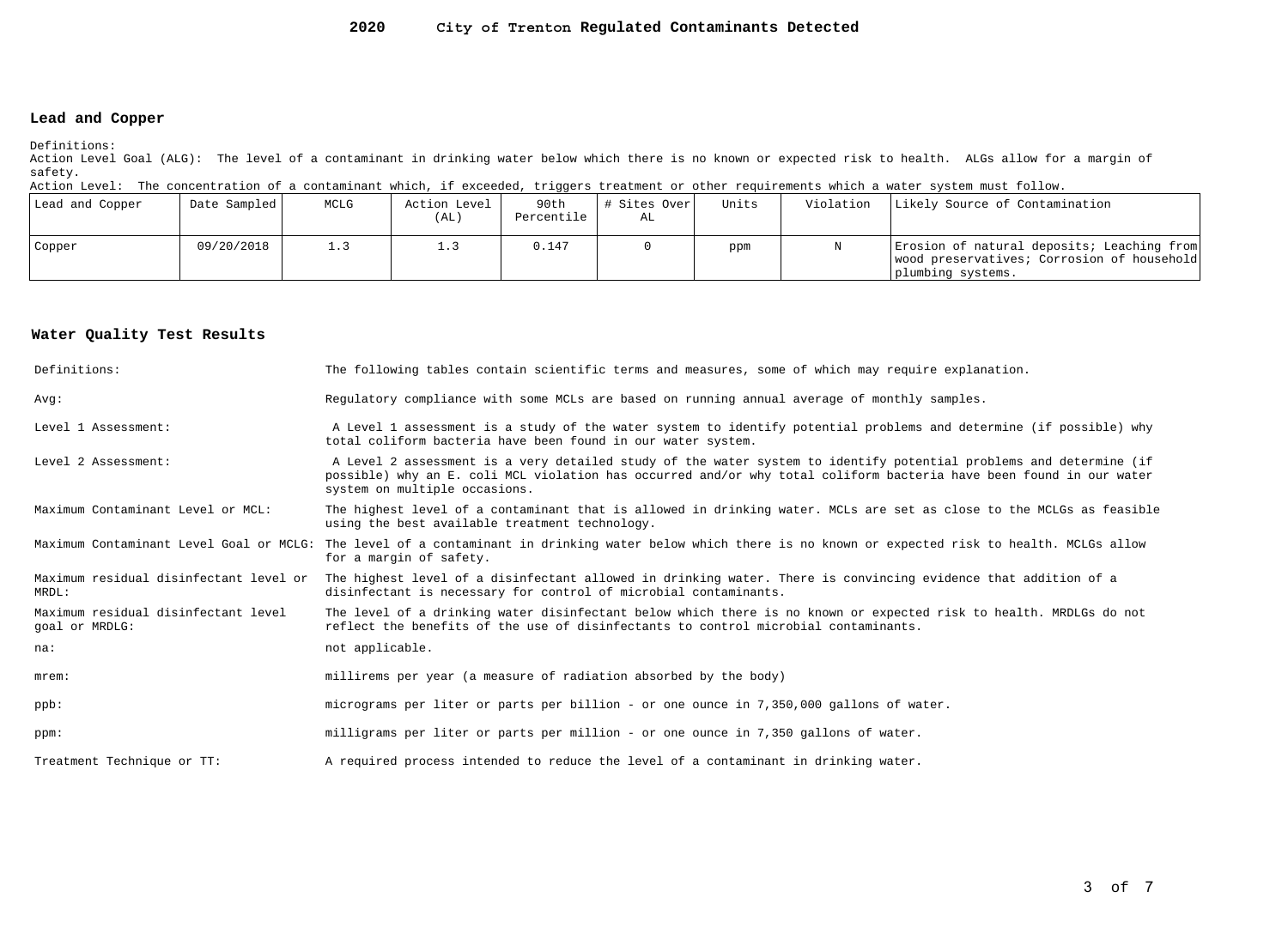## **Regulated Contaminants**

| Disinfectants and<br>Disinfection By-<br>Products | Collection<br>Date | Detected | Highest Level Range of Levels<br>Detected | MCLG                     | MCL        | Units |   | Violation Likely Source of Contamination   |
|---------------------------------------------------|--------------------|----------|-------------------------------------------|--------------------------|------------|-------|---|--------------------------------------------|
| Chloramines                                       | 12/31/2020         | 1.8      | $1 - 2.1$                                 | $MRDLG = 4$              | $MRDL = 4$ | ppm   | N | Water additive used to control microbes.   |
| Haloacetic Acids<br>(HAA5)                        | 2020               | 39       | $18.5 - 55$                               | No goal for<br>the total | 60         | ppb   | N | By-product of drinking water disinfection. |
| Total Trihalomethanes<br>(TTHM)                   | 2020               | 57       | $22.8 - 75.2$                             | No goal for<br>the total | 80         | ppb   | N | By-product of drinking water disinfection. |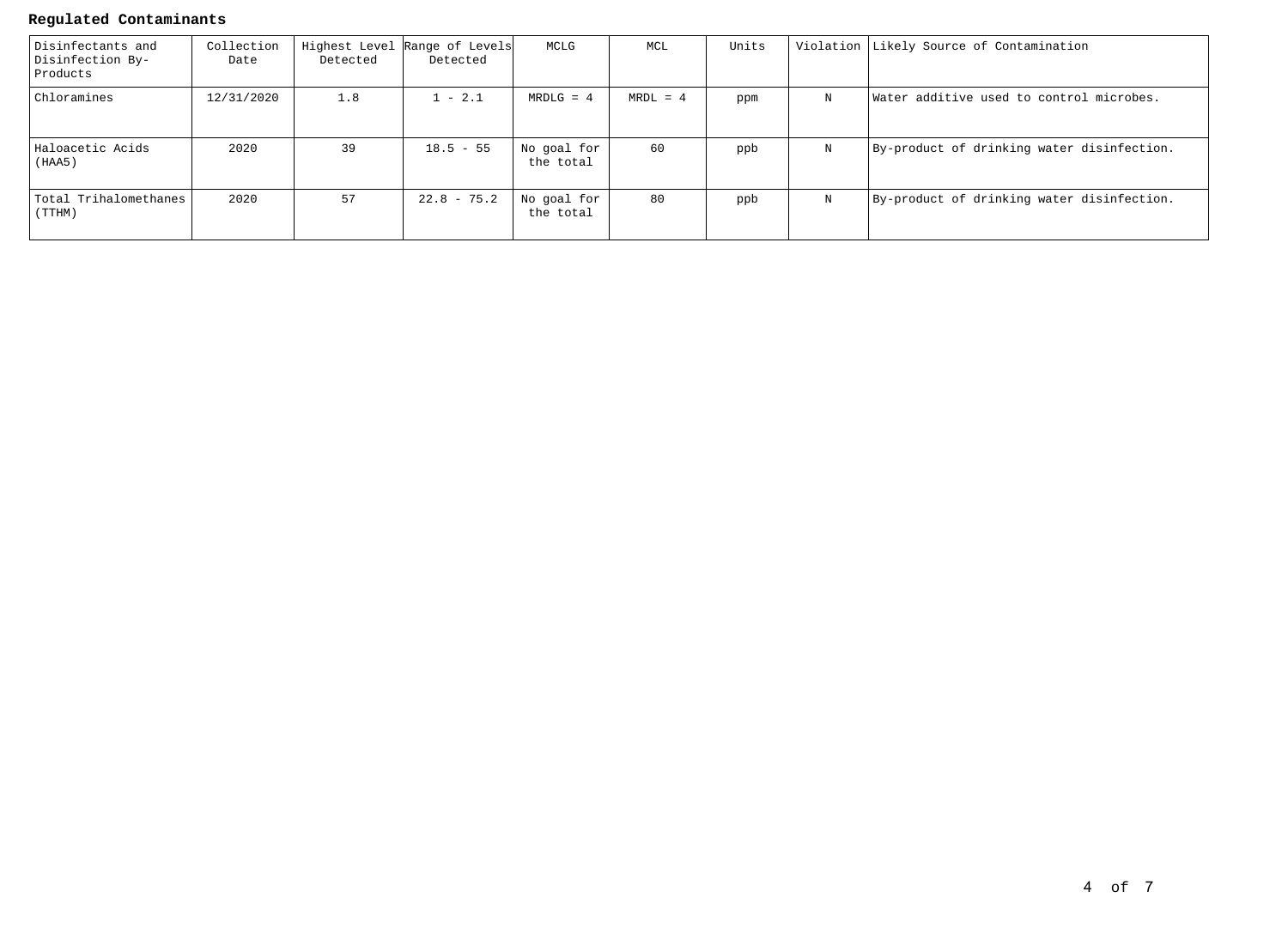#### **2020SLM Water Commission Regulated Contaminants Detected**

### **Lead and Copper**

Definitions:

 Action Level Goal (ALG): The level of a contaminant in drinking water below which there is no known or expected risk to health. ALGs allow for a margin ofsafety.

Action Level: The concentration of a contaminant which, if exceeded, triggers treatment or other requirements which a water system must follow.

| Lead and Copper | Date Sampled | MCLG | Action Level<br>(AL) | 90th<br>Percentile | # Sites Over<br>AL | Units | Violation | Likely Source of Contamination                                                                                |
|-----------------|--------------|------|----------------------|--------------------|--------------------|-------|-----------|---------------------------------------------------------------------------------------------------------------|
| Copper          | 09/26/2019   | 1.3  |                      | 0.202              |                    | ppm   |           | Erosion of natural deposits; Leaching from<br>wood preservatives; Corrosion of household<br>plumbing systems. |

#### **Water Quality Test Results**

| Definitions:                                          | The following tables contain scientific terms and measures, some of which may require explanation.                                                                                                                                                                         |
|-------------------------------------------------------|----------------------------------------------------------------------------------------------------------------------------------------------------------------------------------------------------------------------------------------------------------------------------|
| Avq:                                                  | Requlatory compliance with some MCLs are based on running annual average of monthly samples.                                                                                                                                                                               |
| Level 1 Assessment:                                   | A Level 1 assessment is a study of the water system to identify potential problems and determine (if possible) why<br>total coliform bacteria have been found in our water system.                                                                                         |
| Level 2 Assessment:                                   | A Level 2 assessment is a very detailed study of the water system to identify potential problems and determine (if<br>possible) why an E. coli MCL violation has occurred and/or why total coliform bacteria have been found in our water<br>system on multiple occasions. |
| Maximum Contaminant Level or MCL:                     | The highest level of a contaminant that is allowed in drinking water. MCLs are set as close to the MCLGs as feasible<br>using the best available treatment technology.                                                                                                     |
|                                                       | Maximum Contaminant Level Goal or MCLG: The level of a contaminant in drinking water below which there is no known or expected risk to health. MCLGs allow<br>for a margin of safety.                                                                                      |
| Maximum residual disinfectant level or<br>MRDL:       | The highest level of a disinfectant allowed in drinking water. There is convincing evidence that addition of a<br>disinfectant is necessary for control of microbial contaminants.                                                                                         |
| Maximum residual disinfectant level<br>goal or MRDLG: | The level of a drinking water disinfectant below which there is no known or expected risk to health. MRDLGs do not<br>reflect the benefits of the use of disinfectants to control microbial contaminants.                                                                  |
| na:                                                   | not applicable.                                                                                                                                                                                                                                                            |
| $m$ rem:                                              | millirems per year (a measure of radiation absorbed by the body)                                                                                                                                                                                                           |
| $ppb$ :                                               | micrograms per liter or parts per billion - or one ounce in 7,350,000 gallons of water.                                                                                                                                                                                    |
| ppm:                                                  | milligrams per liter or parts per million - or one ounce in 7,350 gallons of water.                                                                                                                                                                                        |
| Treatment Technique or TT:                            | A required process intended to reduce the level of a contaminant in drinking water.                                                                                                                                                                                        |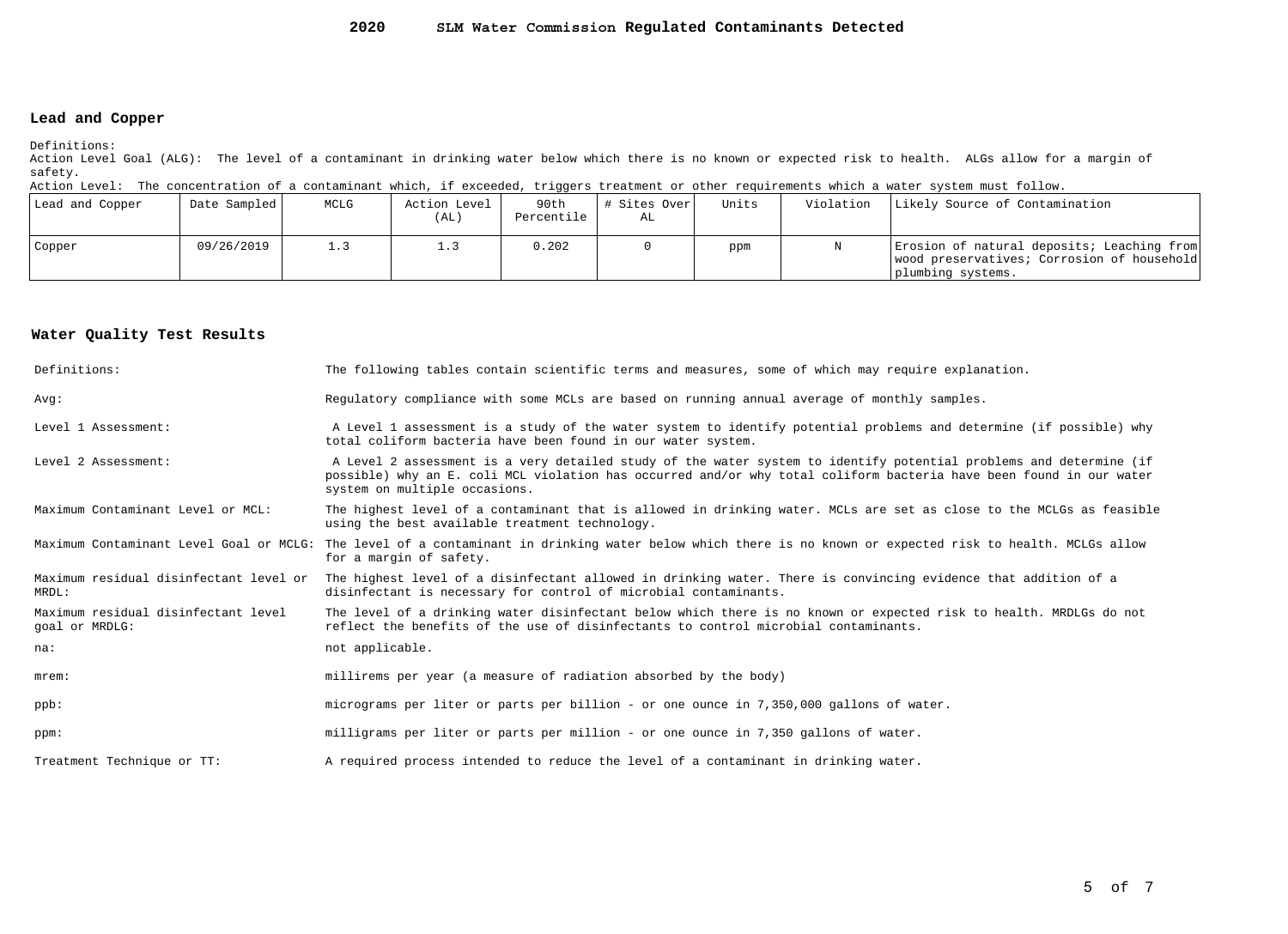# **Regulated Contaminants**

| Disinfectants and<br>Disinfection By-<br>Products                           | Collection<br>Date | Detected                  | Highest Level Range of Levels<br>Detected | MCLG                     | MCL            | Units |             | Violation Likely Source of Contamination                                                                                         |
|-----------------------------------------------------------------------------|--------------------|---------------------------|-------------------------------------------|--------------------------|----------------|-------|-------------|----------------------------------------------------------------------------------------------------------------------------------|
| Chloramines                                                                 | 12/31/2020         | $\mathbf{3}$              | $2.3 - 3.5$                               | $MRDLG = 4$              | $MRDL = 4$     | ppm   | $\mathbf N$ | Water additive used to control microbes.                                                                                         |
| Haloacetic Acids<br>(HAA5)                                                  | 2020               | 40                        | $22 - 57.3$                               | No goal for<br>the total | 60             | ppb   | $\mathbf N$ | By-product of drinking water disinfection.                                                                                       |
| Total Trihalomethanes<br>(TTHM)                                             | 2020               | 51                        | $22.3 - 74.4$                             | No goal for<br>the total | 80             | ppb   | $\mathbf N$ | By-product of drinking water disinfection.                                                                                       |
| Inorganic<br>Contaminants                                                   | Collection<br>Date | Detected                  | Highest Level Range of Levels<br>Detected | MCLG                     | MCL            | Units |             | Violation Likely Source of Contamination                                                                                         |
| Arsenic                                                                     | 2020               | $\overline{a}$            | $1.62 - 1.62$                             | $\Omega$                 | 10             | ppb   | $_{\rm N}$  | Erosion of natural deposits; Runoff from<br>orchards; Runoff from glass and electronics<br>production wastes.                    |
| Barium                                                                      | 2020               | 0.0444                    | $0.0444 - 0.0444$                         | $\overline{2}$           | $\overline{2}$ | ppm   | $_{\rm N}$  | Discharge of drilling wastes; Discharge from<br>metal refineries; Erosion of natural deposits.                                   |
| Fluoride                                                                    | 2020               | 0.8                       | $0.76 - 0.76$                             | $\overline{4}$           | 4.0            | ppm   | $\mathbf N$ | Erosion of natural deposits; Water additive<br>which promotes strong teeth; Discharge from<br>fertilizer and aluminum factories. |
| Nitrate [measured as<br>Nitrogen]                                           | 2020               | $\mathbf{1}$              | $1.25 - 1.25$                             | 10                       | 10             | ppm   | $_{\rm N}$  | Runoff from fertilizer use; Leaching from<br>septic tanks, sewage; Erosion of natural<br>deposits.                               |
| Sodium                                                                      | 2020               | 12                        | $11.7 - 11.7$                             |                          |                | ppm   | $\mathbf N$ | Erosion from naturally occuring deposits.<br>Used in water softener regeneration.                                                |
| Radioactive<br>Contaminants                                                 | Collection<br>Date | Detected                  | Highest Level Range of Levels<br>Detected | MCLG                     | MCL            | Units |             | Violation Likely Source of Contamination                                                                                         |
| Combined Radium<br>226/228                                                  | 07/13/2015         | 1.4                       | $1.4 - 1.4$                               | $\Omega$                 | $5^{\circ}$    | pCi/L | $\mathbf N$ | Erosion of natural deposits.                                                                                                     |
| Gross alpha excluding<br>radon and uranium                                  | 07/13/2015         | 7.2                       | $7.2 - 7.2$                               | $\Omega$                 | 15             | pC1/L | $\mathbf N$ | Erosion of natural deposits.                                                                                                     |
| Synthetic organic<br>contaminants<br>including pesticides<br>and herbicides | Collection<br>Date | Highest Level<br>Detected | Range of Levels<br>Detected               | MCLG                     | MCL            | Units |             | Violation Likely Source of Contamination                                                                                         |
| Atrazine                                                                    | 2020               | $\mathbf{1}$              | $0 - 0.73$                                | $\mathbf{3}$             | $\mathbf{3}$   | ppb   | $\mathbf N$ | Runoff from herbicide used on row crops.                                                                                         |